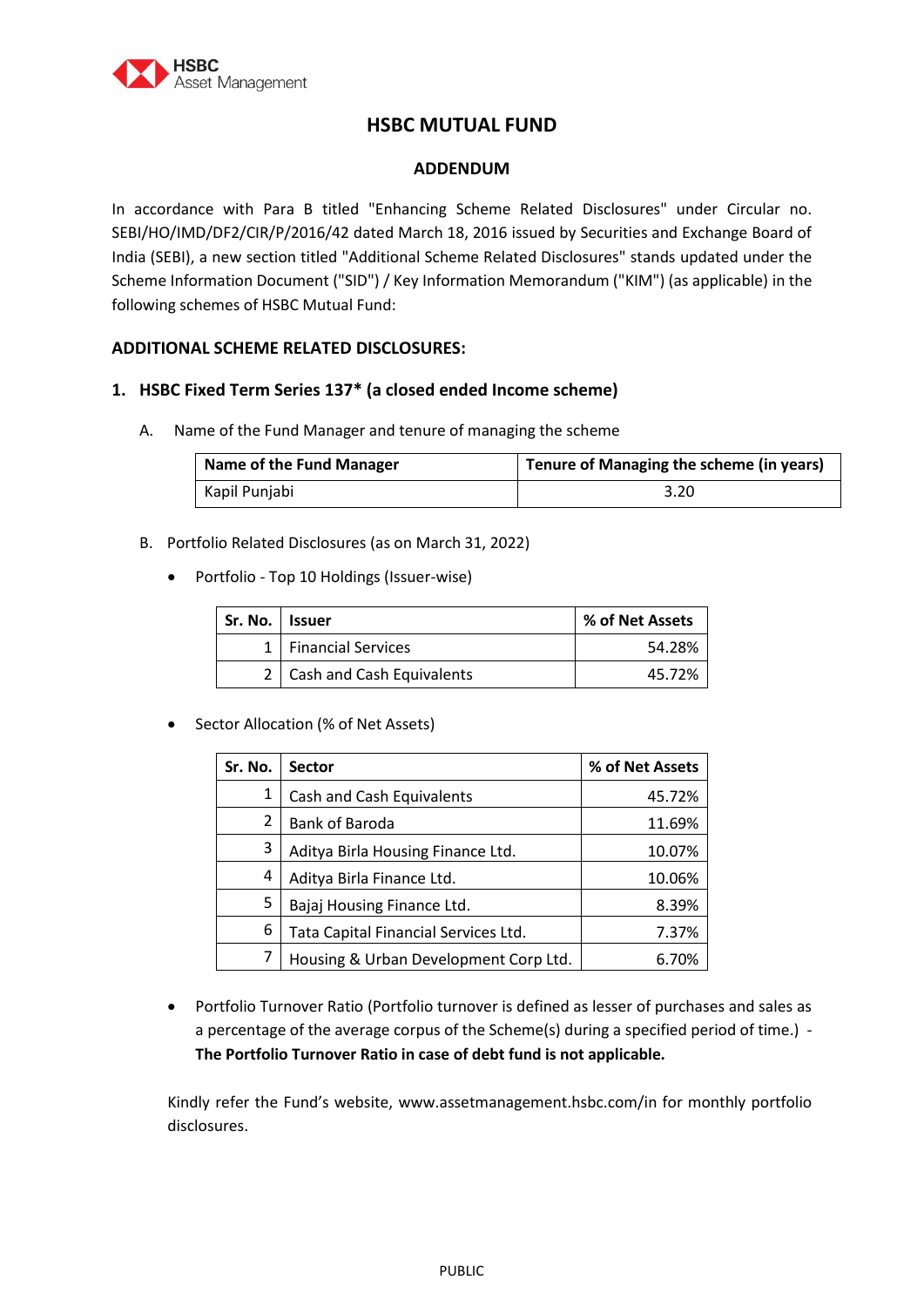

C. Aggregate investment in the Plan/Scheme by directors, fund manager's and key managerial personnel of the AMC as on March 31, 2022

|                                   | <b>AuM in INR</b>                  |                           |                                                                  |
|-----------------------------------|------------------------------------|---------------------------|------------------------------------------------------------------|
| <b>Scheme Name</b>                | <b>AMC's Board</b><br>of Directors | <b>Fund</b><br>Manager(s) | <b>Other Key</b><br><b>Managerial</b><br><b>Personnel of AMC</b> |
| <b>HSBC Fixed Term Series 137</b> |                                    | NIL                       |                                                                  |

**Note**: The above investments are based on holdings as of March 31, 2022 and sourced from the Fund's Registrars records, on the basis of PAN of the above persons. The investments have been aggregated at a scheme level, irrespective of the date of investment into the scheme. The CEO of the AMC being a Director has been included under AMC Directors and not under Key Managerial Personnel.

\*The scheme has matured on April 18, 2022.

### **2. HSBC Fixed Term Series 139 (a closed ended Income scheme)**

A. Name of the Fund Manager and tenure of managing the scheme

| Name of the Fund Manager | Tenure of Managing the scheme (in years) |
|--------------------------|------------------------------------------|
| Kapil Punjabi            | 3.11                                     |

- B. Portfolio Related Disclosures (as on March 31, 2022)
	- Portfolio Top 10 Holdings (Issuer-wise)

| Sr. No. l | <b>Issuer</b>             | % of Net Assets |
|-----------|---------------------------|-----------------|
|           | <b>Financial Services</b> | 50.79%          |
|           | Cash and Cash Equivalents | 49.21%          |

#### • Sector Allocation (% of Net Assets)

| Sr. No. | <b>Sector</b>                         | % of Net Assets |
|---------|---------------------------------------|-----------------|
|         | Cash and Cash Equivalents             | 49.21%          |
|         | Bajaj Finance Ltd.                    | 12.20%          |
| 3       | Bank of Baroda                        | 11.57%          |
| 4       | Bajaj Housing Finance Ltd.            | 10.11%          |
| 5       | Housing & Urban Development Corp Ltd. | 9.29%           |
| 6       | L&T Finance Ltd.                      | 7.62%           |

 Portfolio Turnover Ratio (Portfolio turnover is defined as lesser of purchases and sales as a percentage of the average corpus of the Scheme(s) during a specified period of time.) - **The Portfolio Turnover Ratio in case of debt fund is not applicable.**

Kindly refer the Fund's website, www.assetmanagement.hsbc.com/in for monthly portfolio disclosures.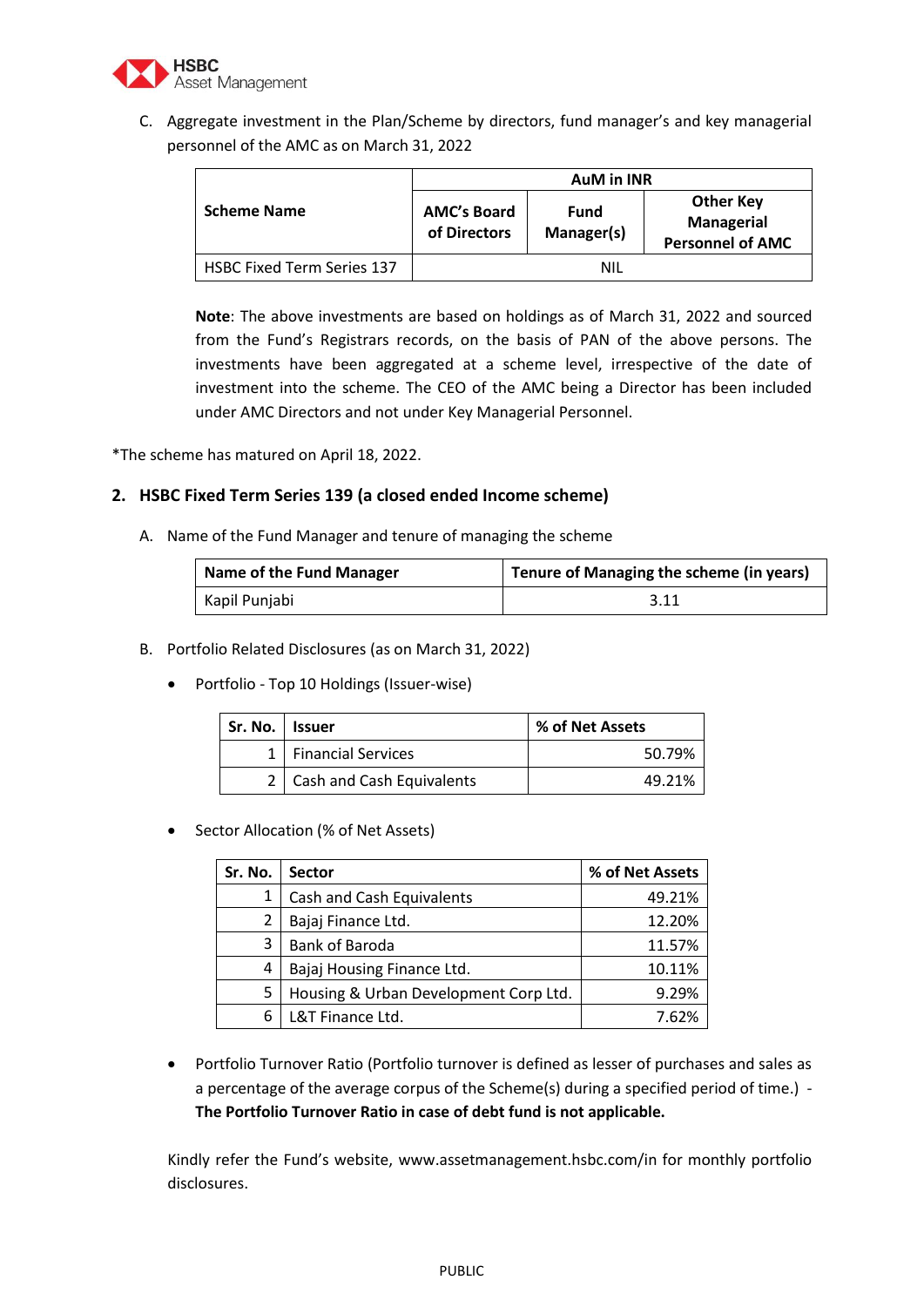

C. Aggregate investment in the Plan/Scheme by directors, fund manager's and key managerial personnel of the AMC as on March 31, 2022

|                                   | <b>AuM in INR</b>                  |                           |                                                        |
|-----------------------------------|------------------------------------|---------------------------|--------------------------------------------------------|
| <b>Scheme Name</b>                | <b>AMC's Board</b><br>of Directors | <b>Fund</b><br>Manager(s) | <b>Other Key Managerial</b><br><b>Personnel of AMC</b> |
| <b>HSBC Fixed Term Series 139</b> | NII                                |                           |                                                        |

**Note**: The above investments are based on holdings as of March 31, 2022 and sourced from the Fund's Registrars records, on the basis of PAN of the above persons. The investments have been aggregated at a scheme level, irrespective of the date of investment into the scheme. The CEO of the AMC being a Director has been included under AMC Directors and not under Key Managerial Personnel.

### **3. HSBC Fixed Term Series 140 (a closed ended Income scheme)**

A. Name of the Fund Manager and tenure of managing the scheme

| Name of the Fund Manager | Tenure of Managing the scheme (in years) |  |
|--------------------------|------------------------------------------|--|
| Kapil Punjabi            | 2.93                                     |  |

#### B. Portfolio Related Disclosures (as on March 31, 2022)

Portfolio - Top 10 Holdings (Issuer-wise)

| Sr. No.        | <b>Issuer</b>                                  | % of Net Assets |
|----------------|------------------------------------------------|-----------------|
|                | <b>Financial Services</b>                      | 56.52%          |
| 2 <sup>1</sup> | Cash and Cash Equivalents                      | 31.51%          |
| 3              | <b>Central And State Government Securities</b> | 6.73%           |
|                | Power                                          | 5.24%           |

• Sector Allocation (% of Net Assets)

| Sr. No. | <b>Sector</b>                                  | % of Net Assets |
|---------|------------------------------------------------|-----------------|
| 1       | Cash and Cash Equivalents                      | 31.51%          |
| 2       | Sundaram Finance Ltd.                          | 10.02%          |
| 3       | Bajaj Housing Finance Ltd.                     | 9.96%           |
| 4       | Aditya Birla Housing Finance Ltd.              | 9.82%           |
| 5       | Small Industries Development Bk of India       | 9.42%           |
| 6       | National Bk for Agriculture & Rural Dev.       | 9.41%           |
| 7       | L & T Finance Ltd.                             | 7.89%           |
| 8       | <b>Central and State Government Securities</b> | 6.73%           |
| 9       | NTPC Ltd.                                      | 5.24%           |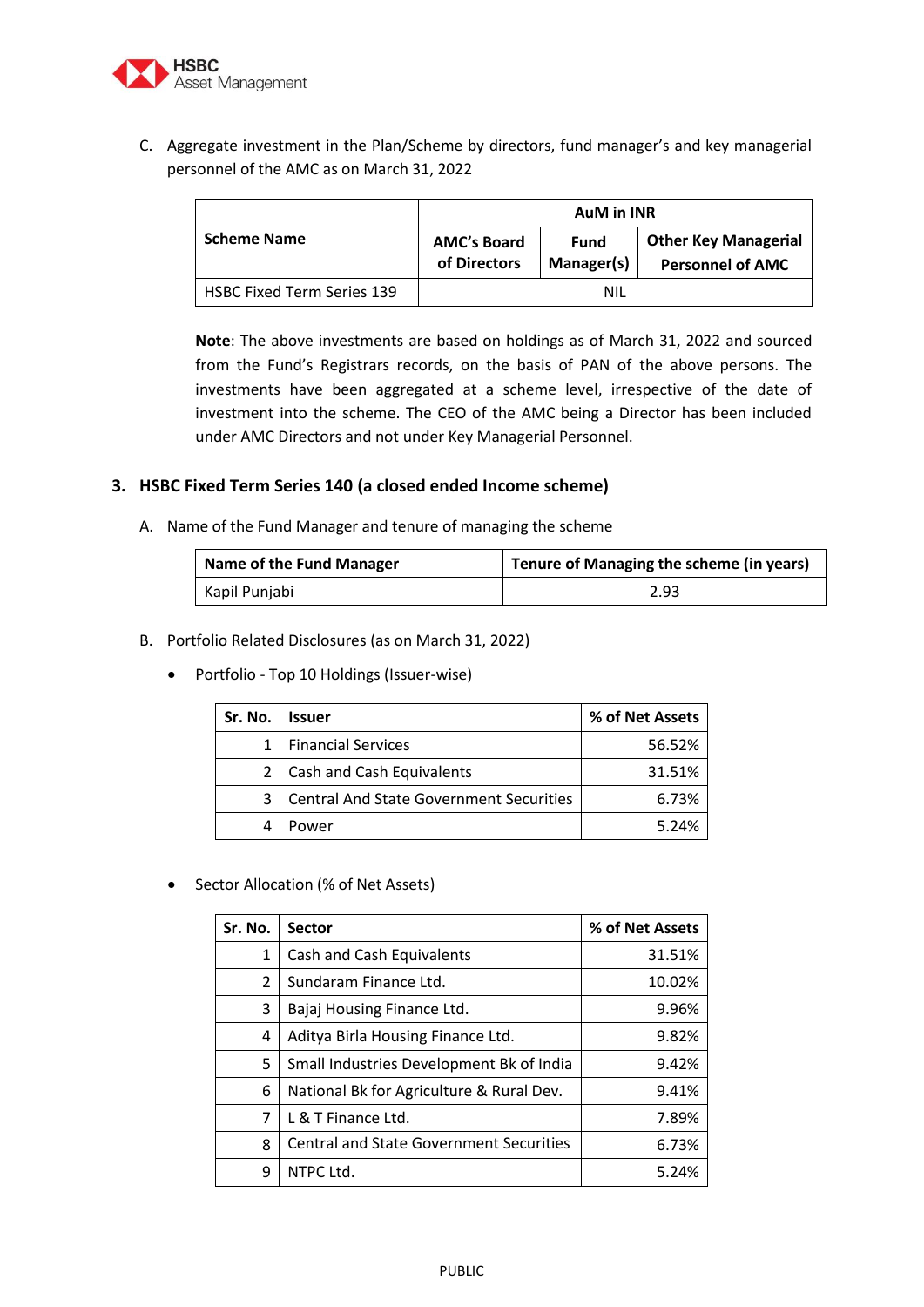

 Portfolio Turnover Ratio (Portfolio turnover is defined as lesser of purchases and sales as a percentage of the average corpus of the Scheme(s) during a specified period of time.) - **The Portfolio Turnover Ratio in case of debt fund is not applicable.**

Kindly refer the Fund's website, www.assetmanagement.hsbc.com/in for monthly portfolio disclosures.

C. Aggregate investment in the Plan/Scheme by directors, fund manager's and key managerial personnel of the AMC as on March 31, 2022

|                                   | <b>AuM in INR</b>                  |                     |                                                        |
|-----------------------------------|------------------------------------|---------------------|--------------------------------------------------------|
| <b>Scheme Name</b>                | <b>AMC's Board</b><br>of Directors | Fund<br>Manager (s) | <b>Other Key Managerial</b><br><b>Personnel of AMC</b> |
| <b>HSBC Fixed Term Series 140</b> |                                    | NIL                 |                                                        |

**Note**: The above investments are based on holdings as of March 31, 2022 and sourced from the Fund's Registrars records, on the basis of PAN of the above persons. The investments have been aggregated at a scheme level, irrespective of the date of investment into the scheme. The CEO of the AMC being a Director has been included under AMC Directors and not under Key Managerial Personnel.

# **Apart from point A to C as mentioned above, following illustration showing impact of expense ratio on plan/scheme's return is also disclosed in the SID of the above mentioned Plans/Schemes.**

A. Illustration: Impact of Expense Ratio on Scheme's return:

| <b>Collections at Day Zero</b>                                                           |                    | Α | 100,000,000 |
|------------------------------------------------------------------------------------------|--------------------|---|-------------|
| Purchase Price per unit                                                                  |                    | B | 10          |
| Units allotted to domestic investors                                                     | A/B                | C | 10,000,000  |
| Amount Invested                                                                          |                    | D | 100,000,000 |
| Yield on investment                                                                      |                    | F | 6%          |
| Expense ratio                                                                            |                    | F | 1.65%       |
| AUM after one month                                                                      |                    |   |             |
| <b>AUM including Yield</b>                                                               | $(D*E)/12+D$       | G | 100,500,000 |
| Expenses (for one month) (INR)-<br>approximated at average of opening and<br>closing AUM | $((A+G)/2 * F)/12$ | н | 137,844     |
| AUM after one month                                                                      | G-H                |   | 100,362,156 |
| NAV per unit                                                                             | I/C                |   | 10.0362     |
| Annualized returns (Pre Expenses) %                                                      | $(G-D)/D^*100^*12$ | К | 6.00        |
| Annualized returns (Post Expenses) %                                                     | (I-D)/D*100*12     | L | 4.35        |